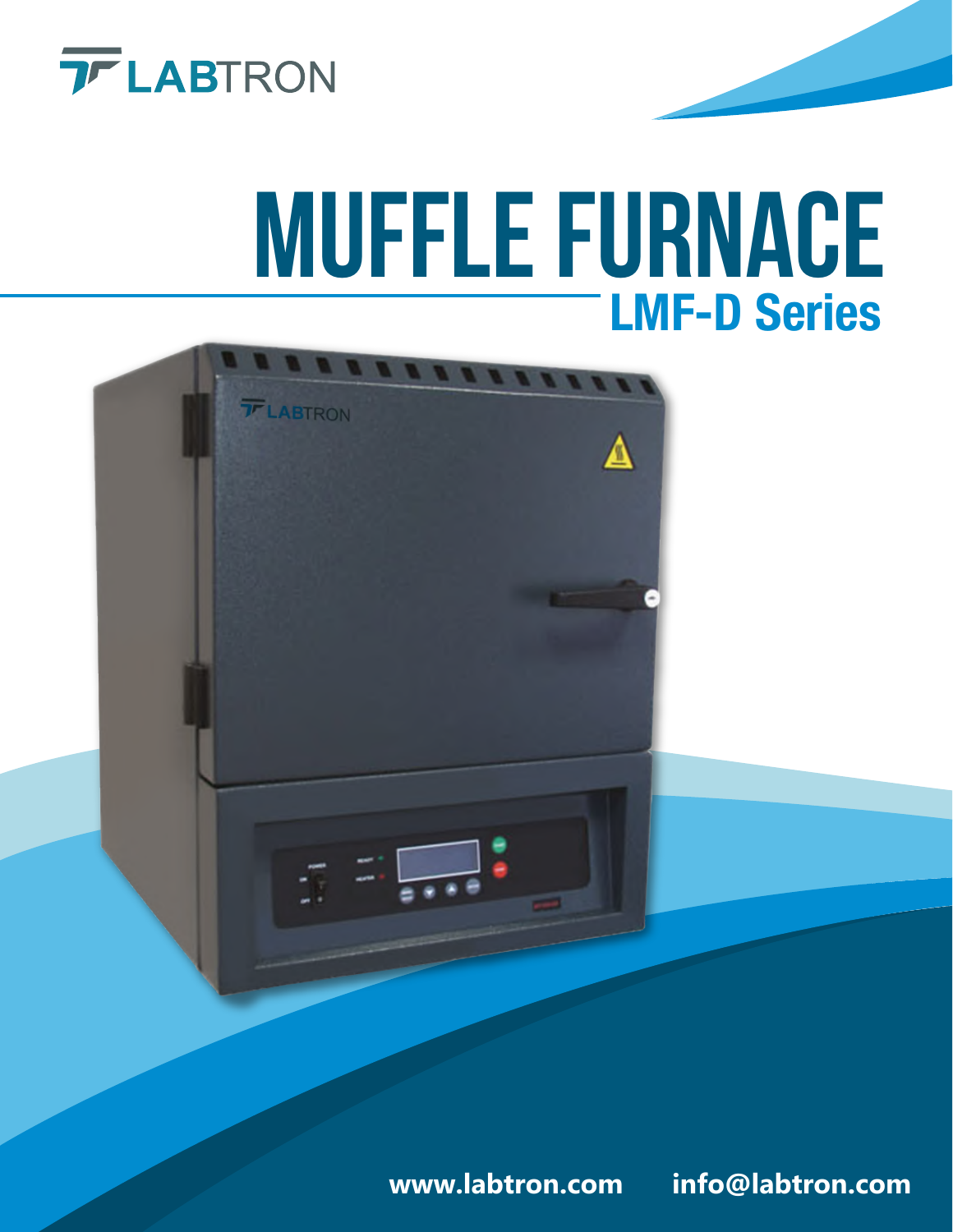## **Muffle Furnace LMF-D series**

LMF-D series models of Muffle Furnace are uniquely designed furnaces having optimal insulation properties and basic control options with user friendly operating menu in 4 line display for easy operation. With heating elements Fe-Cr-Al, embedded into bricks, they are ideal for maximum and continuous working temperature of 1250 $^{\circ}$ C. They are equipped with instantaneous energy consumption indicator, calculator for average working temperature, Total working hour counter and descriptive error indicator and are efficient, accurate and reliable in working.

## **Features**

- **PID** controller
- **I** LCD display that shows current and target temperature
- **Optimum insulation properties**
- **■** 2, 4, 8 and 16 step heating programs available
- **•** Fe-Cr-Al heating element embedded in brick walls
- Accurate measurement and control of temperature using K and S type thermocouple
- Second thermocouple for different adjustable purposes
- $\bullet$  Durable inside lining made of light insulating bricks
- Dual shell housing for low outer surface temperature
- Steel sheet housing material
- $\bullet$  Insulating fire brick as inner and front face insulation material
- **•** Ceramic fibre board as door insulation material
- **Quartz tube used to protect heating element**
- **P** Provision of audio warning as the step changes and at the end of the program
- **Provision of automatic power cut-off to the heating elements and alert if the control** unit/control card is over heated.
- **Instantaneous energy consumption indicator**
- **Calculator for average working temperature**
- **Descriptive error indicator**
- **O** User friendly menu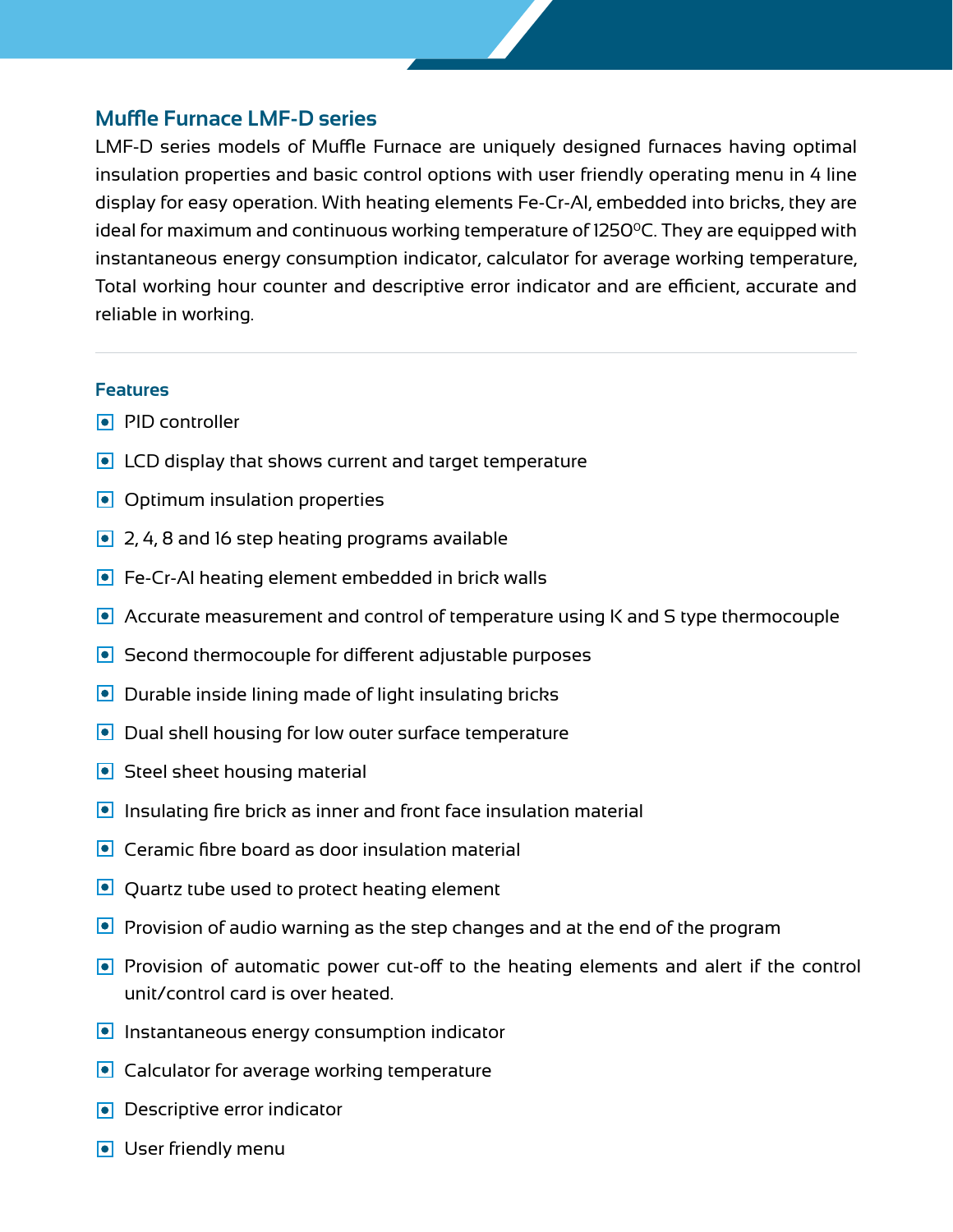## **Applications**

They are used for applications such as: Fusing glass, Creating enamel coatings, Ceramics, Soldering, Brazing, Rubbers & Polymers. They are also used for metallurgical applications, for ash content determination and in research centers and medical laboratories to determine the volatile & non-combustible proportion of the sample.

## **Specifications**

| <b>Model No.</b>                       | LMF-D10                      | LMF-D11         | <b>LMF-D12</b>                                        | LMF-D13 |
|----------------------------------------|------------------------------|-----------------|-------------------------------------------------------|---------|
| Max. Temperature                       | $1250^{\circ}$ C             |                 |                                                       |         |
| Capacity                               | 5L                           |                 |                                                       |         |
| <b>Heating Program</b>                 | 2 step                       | 4 step          | 8 step                                                | 16 step |
| <b>Thermal Rate</b>                    |                              | $3-20^{\circ}C$ |                                                       |         |
| Heating element                        |                              | Fe-Cr-Al        |                                                       |         |
| <b>Program Memories</b>                | 2                            | 4               | 6                                                     | 5       |
| Thermocouple Type                      |                              |                 | K Type                                                |         |
| <b>Heating Element Placement</b>       |                              |                 | Embedded into brick walls                             |         |
| <b>Inner Insulation Material</b>       | <b>Insulating Fire Brick</b> |                 |                                                       |         |
| <b>Front Face Insulation Material</b>  | <b>Insulating Fire Brick</b> |                 |                                                       |         |
| <b>Door Insulation Material</b>        |                              |                 | <b>Ceramic Fibre Board</b>                            |         |
| <b>Housing Material</b>                | <b>Steel Sheet</b>           |                 |                                                       |         |
| <b>Housing Coating</b>                 |                              |                 | Epoxy powder coating                                  |         |
| Chimney                                |                              |                 | Standard                                              |         |
| <b>Heating Element Protection</b>      |                              | None            |                                                       |         |
| Lockable Door Handle                   |                              |                 | <b>Sidewards</b>                                      |         |
| <b>Temperature Control Accuracy</b>    |                              |                 | $\pm$ 1 <sup>o</sup> C (can vary at low temperatures) |         |
| <b>Measurement Accuracy</b>            | ±1°C                         |                 |                                                       |         |
| Inner Volume Temperature<br>Homogenity | ±10°C                        |                 |                                                       |         |
| <b>Auto Start at Certain Date</b>      | No<br>Yes<br>Yes<br>Yes      |                 |                                                       |         |
| Max. Current                           | 10 A                         |                 |                                                       |         |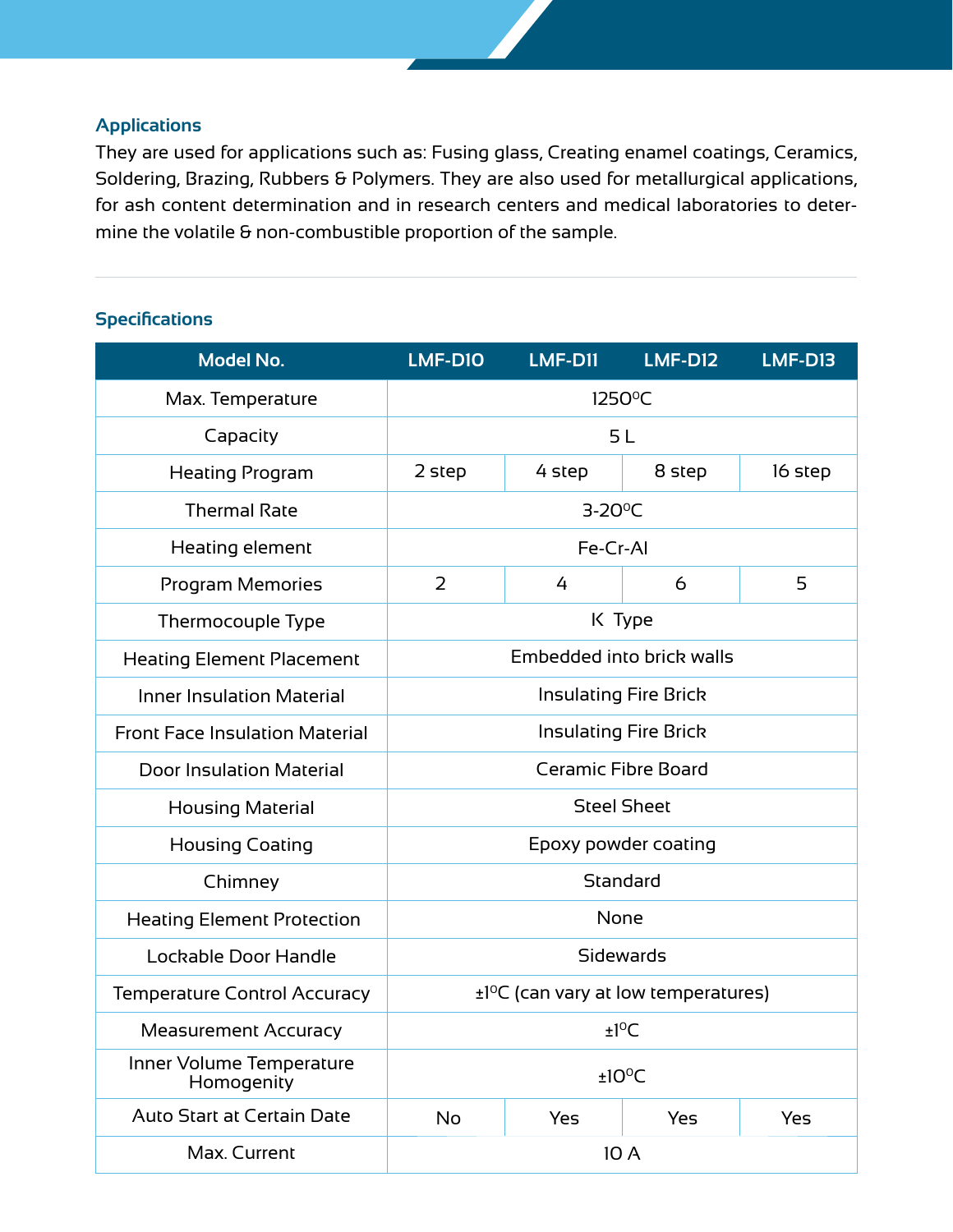| Power                                                     | 2.250 W            |
|-----------------------------------------------------------|--------------------|
| <b>Inner Chamber Dimension</b><br>$(W \times H \times D)$ | 150 x 150 x 225 mm |
| <b>Product Outer Dimension</b><br>$(W \times H \times D)$ | 446 x 618 x 620 mm |
| Gross Dimension ( $W \times H \times D$ )                 | 506 x 780 x 678 mm |
| Net Weight                                                | 49 kg              |
| Gross weight                                              | $63$ kg            |

| <b>Model No.</b>                       | LMF-D20                      | <b>LMF-D21</b> | <b>LMF-D22</b>                                        | <b>LMF-D23</b> |  |
|----------------------------------------|------------------------------|----------------|-------------------------------------------------------|----------------|--|
| Max. Temperature                       | 1250°C                       |                |                                                       |                |  |
| Capacity                               | 7L                           |                |                                                       |                |  |
| <b>Heating Program</b>                 | 2 step                       | 4 step         | 8 step                                                | 16 step        |  |
| <b>Thermal Rate</b>                    |                              |                | $3-20$ <sup>o</sup> C                                 |                |  |
| Heating element                        |                              |                | Fe-Cr-AI                                              |                |  |
| <b>Program Memories</b>                | $\overline{2}$               | 4              | 6                                                     | 5              |  |
| Thermocouple Type                      |                              |                | K Type                                                |                |  |
| <b>Heating Element Placement</b>       |                              |                | Embedded into brick walls                             |                |  |
| <b>Inner Insulation Material</b>       | <b>Insulating Fire Brick</b> |                |                                                       |                |  |
| <b>Front Face Insulation Material</b>  |                              |                | <b>Insulating Fire Brick</b>                          |                |  |
| <b>Door Insulation Material</b>        | Ceramic Fibre Board          |                |                                                       |                |  |
| <b>Housing Material</b>                |                              |                | <b>Steel Sheet</b>                                    |                |  |
| <b>Housing Coating</b>                 |                              |                | Epoxy powder coating                                  |                |  |
| Chimney                                |                              |                | Standard                                              |                |  |
| <b>Heating Element Protection</b>      |                              | None           |                                                       |                |  |
| Lockable Door Handle                   |                              |                | <b>Sidewards</b>                                      |                |  |
| <b>Temperature Control Accuracy</b>    |                              |                | $\pm$ 1 <sup>o</sup> C (can vary at low temperatures) |                |  |
| <b>Measurement Accuracy</b>            | $±1^{\circ}C$                |                |                                                       |                |  |
| Inner Volume Temperature<br>Homogenity | ±10°C                        |                |                                                       |                |  |
| <b>Auto Start at Certain Date</b>      | <b>No</b>                    | Yes            | Yes                                                   | Yes            |  |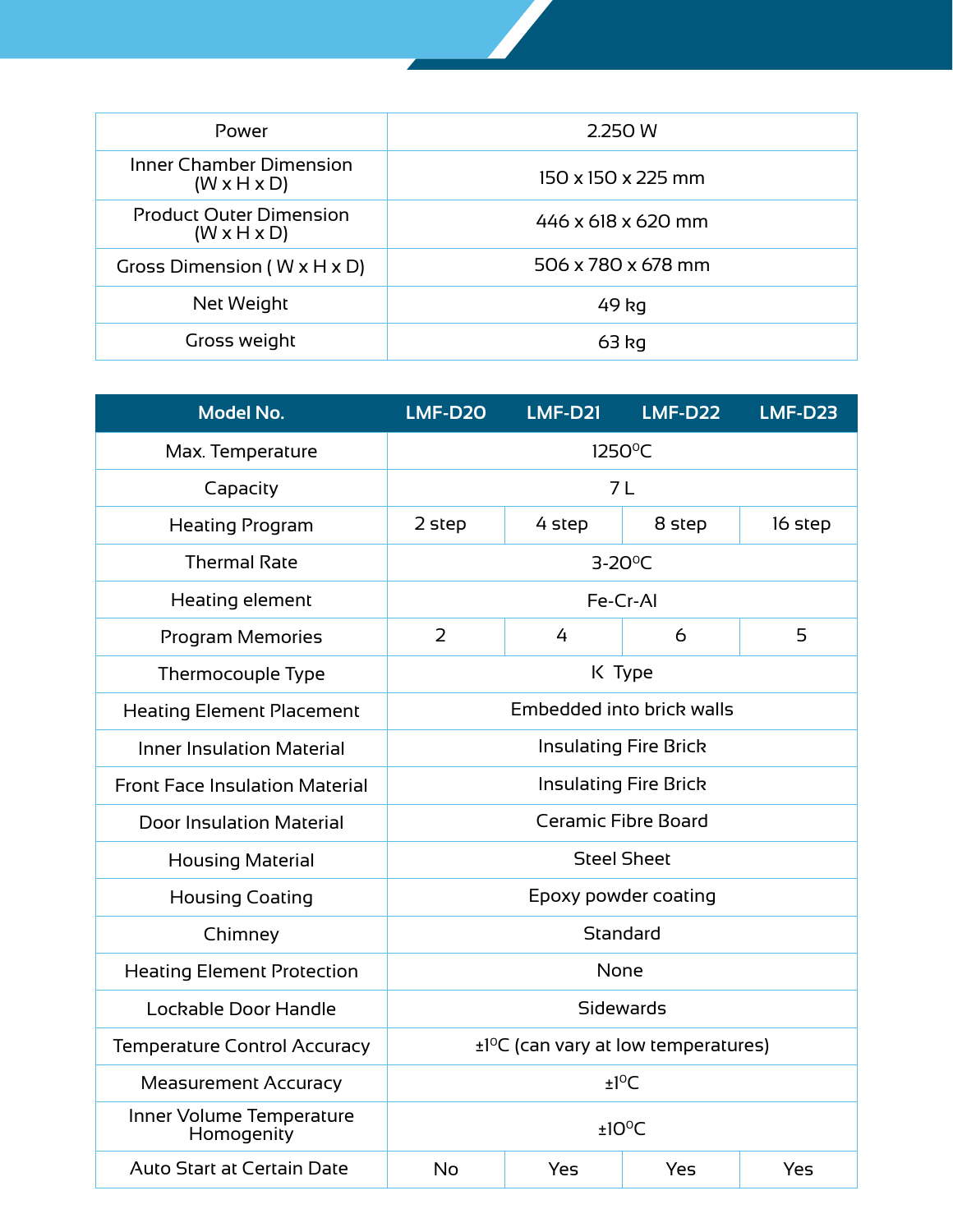| Max. Current                                              | 16 A               |  |  |  |  |
|-----------------------------------------------------------|--------------------|--|--|--|--|
| Power                                                     | 3.500 W            |  |  |  |  |
| Inner Chamber Dimension<br>$(W \times H \times D)$        | 180 x 160 x 260 mm |  |  |  |  |
| <b>Product Outer Dimension</b><br>$(W \times H \times D)$ | 476 x 628 x 655 mm |  |  |  |  |
| Gross Dimension ( $W \times H \times D$ )                 | 536 x 815 x 688 mm |  |  |  |  |
| Net Weight                                                | 56 kg              |  |  |  |  |
| Gross weight                                              | 71 kg              |  |  |  |  |

| <b>Model No.</b>                      | LMF-D30                                               | <b>LMF-D31</b>             | LMF-D32 | LMF-D33 |
|---------------------------------------|-------------------------------------------------------|----------------------------|---------|---------|
| Max. Temperature                      | 1250°C                                                |                            |         |         |
| Capacity                              |                                                       | 10L                        |         |         |
| <b>Heating Program</b>                | 2 step                                                | 4 step                     | 8 step  | 16 step |
| <b>Thermal Rate</b>                   |                                                       | $3-20^{\circ}C$            |         |         |
| Heating element                       |                                                       | Fe-Cr-AI                   |         |         |
| <b>Program Memories</b>               | 2                                                     | 4                          | 6       | 5       |
| Thermocouple Type                     |                                                       | K Type                     |         |         |
| <b>Heating Element Placement</b>      | Embedded into brick walls                             |                            |         |         |
| <b>Inner Insulation Material</b>      | <b>Insulating Fire Brick</b>                          |                            |         |         |
| <b>Front Face Insulation Material</b> | <b>Insulating Fire Brick</b>                          |                            |         |         |
| <b>Door Insulation Material</b>       |                                                       | <b>Ceramic Fibre Board</b> |         |         |
| <b>Housing Material</b>               | <b>Steel Sheet</b>                                    |                            |         |         |
| <b>Housing Coating</b>                | Epoxy powder coating                                  |                            |         |         |
| Chimney                               | Standard                                              |                            |         |         |
| <b>Heating Element Protection</b>     | None                                                  |                            |         |         |
| Lockable Door Handle                  | Sidewards                                             |                            |         |         |
| <b>Temperature Control Accuracy</b>   | $\pm$ 1 <sup>o</sup> C (can vary at low temperatures) |                            |         |         |
| <b>Measurement Accuracy</b>           | $±1^{\circ}$ C                                        |                            |         |         |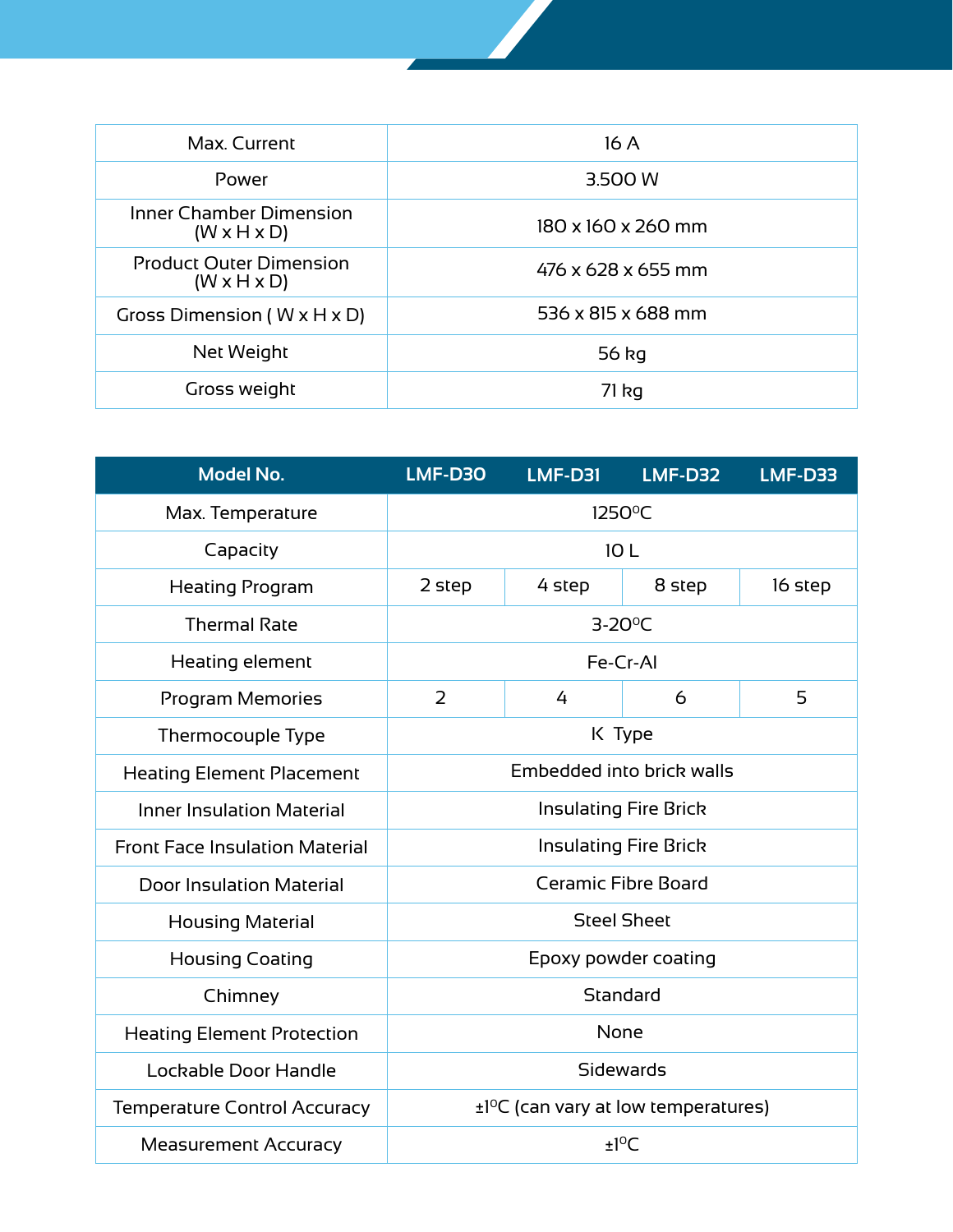| Inner Volume Temperature<br>Homogenity                    | $±10^{\circ}$ C                 |  |  |  |  |
|-----------------------------------------------------------|---------------------------------|--|--|--|--|
| Auto Start at Certain Date                                | No.<br>Yes<br>Yes<br><b>Yes</b> |  |  |  |  |
| Max. Current                                              | 16A                             |  |  |  |  |
| Power                                                     | 3.500 W                         |  |  |  |  |
| Inner Chamber Dimension<br>$(W \times H \times D)$        | 200 x 180 x 300 mm              |  |  |  |  |
| <b>Product Outer Dimension</b><br>$(W \times H \times D)$ | 496 x 648 x 695 mm              |  |  |  |  |
| Gross Dimension ( $W \times H \times D$ )                 | 556 x 855 x 708 mm              |  |  |  |  |
| Net Weight                                                | 60 kg                           |  |  |  |  |
| Gross weight                                              | 77 kg                           |  |  |  |  |

| <b>Model No.</b>                      | LMF-D40                      | $LMF-D41$                  | <b>LMF-D42</b> | <b>LMF-D43</b> |  |
|---------------------------------------|------------------------------|----------------------------|----------------|----------------|--|
| Max. Temperature                      |                              | $1250^{\circ}$ C           |                |                |  |
| Capacity                              |                              | 20L                        |                |                |  |
| <b>Heating Program</b>                | 2 step                       | 4 step                     | 8 step         | 16 step        |  |
| <b>Thermal Rate</b>                   |                              | $3-20^{\circ}$ C           |                |                |  |
| Heating element                       |                              | Fe-Cr-Al                   |                |                |  |
| Program Memories                      | 2                            | 4                          | 6              | 5              |  |
| Thermocouple Type                     | K Type                       |                            |                |                |  |
| <b>Heating Element Placement</b>      | Embedded into brick walls    |                            |                |                |  |
| Inner Insulation Material             | <b>Insulating Fire Brick</b> |                            |                |                |  |
| <b>Front Face Insulation Material</b> | <b>Insulating Fire Brick</b> |                            |                |                |  |
| <b>Door Insulation Material</b>       |                              | <b>Ceramic Fibre Board</b> |                |                |  |
| <b>Housing Material</b>               | <b>Steel Sheet</b>           |                            |                |                |  |
| <b>Housing Coating</b>                | Epoxy powder coating         |                            |                |                |  |
| Chimney                               | Standard                     |                            |                |                |  |
| <b>Heating Element Protection</b>     | None                         |                            |                |                |  |
| Lockable Door Handle                  | Sidewards                    |                            |                |                |  |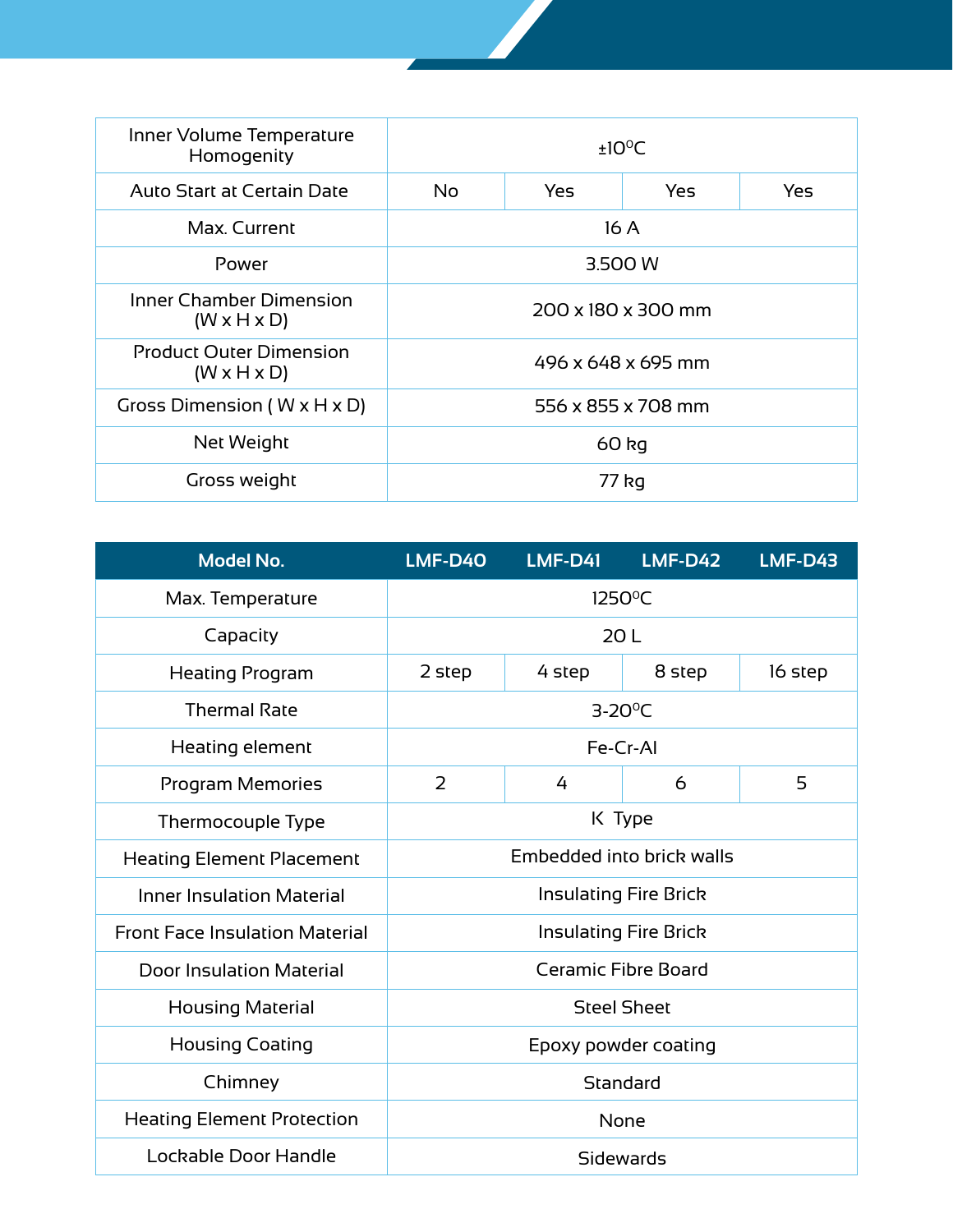| <b>Temperature Control Accuracy</b>                       | $\pm$ 1 <sup>o</sup> C (can vary at low temperatures) |  |  |  |  |
|-----------------------------------------------------------|-------------------------------------------------------|--|--|--|--|
| <b>Measurement Accuracy</b>                               | $±1^{\circ}C$                                         |  |  |  |  |
| Inner Volume Temperature<br>Homogenity                    | $±10^{\circ}$ C                                       |  |  |  |  |
| <b>Auto Start at Certain Date</b>                         | No.<br>Yes<br>Yes<br>Yes                              |  |  |  |  |
| Max. Current                                              | $2 \times 10/1 \times 20$ A                           |  |  |  |  |
| Power                                                     | 4.500 W                                               |  |  |  |  |
| Inner Chamber Dimension<br>$(W \times H \times D)$        | 250 x 200 x 395 mm                                    |  |  |  |  |
| <b>Product Outer Dimension</b><br>$(W \times H \times D)$ | 546 x 668 x 790 mm                                    |  |  |  |  |
| Gross Dimension ( $W \times H \times D$ )                 | 606 x 950 x 728 mm                                    |  |  |  |  |
| Net Weight                                                | $81$ kg                                               |  |  |  |  |
| Gross weight                                              | 101 kg                                                |  |  |  |  |

| <b>Model No.</b>                      | LMF-D50                    | LMF-D51 | LMF-D52                      | <b>LMF-D53</b> |
|---------------------------------------|----------------------------|---------|------------------------------|----------------|
| Max. Temperature                      | 1250°C                     |         |                              |                |
| Capacity                              |                            |         | 40 L                         |                |
| <b>Heating Program</b>                | 2 step                     | 4 step  | 8 step                       | 16 step        |
| <b>Thermal Rate</b>                   | $3-20^{\circ}C$            |         |                              |                |
| Heating element                       | Fe-Cr-Al                   |         |                              |                |
| Program Memories                      | $\overline{2}$             | 4       | 6                            | 5              |
| Thermocouple Type                     | K Type                     |         |                              |                |
| <b>Heating Element Placement</b>      | Embedded into brick walls  |         |                              |                |
| <b>Inner Insulation Material</b>      |                            |         | <b>Insulating Fire Brick</b> |                |
| <b>Front Face Insulation Material</b> |                            |         | <b>Insulating Fire Brick</b> |                |
| <b>Door Insulation Material</b>       | <b>Ceramic Fibre Board</b> |         |                              |                |
| <b>Housing Material</b>               | <b>Steel Sheet</b>         |         |                              |                |
| <b>Housing Coating</b>                | Epoxy powder coating       |         |                              |                |
| Chimney                               | Standard                   |         |                              |                |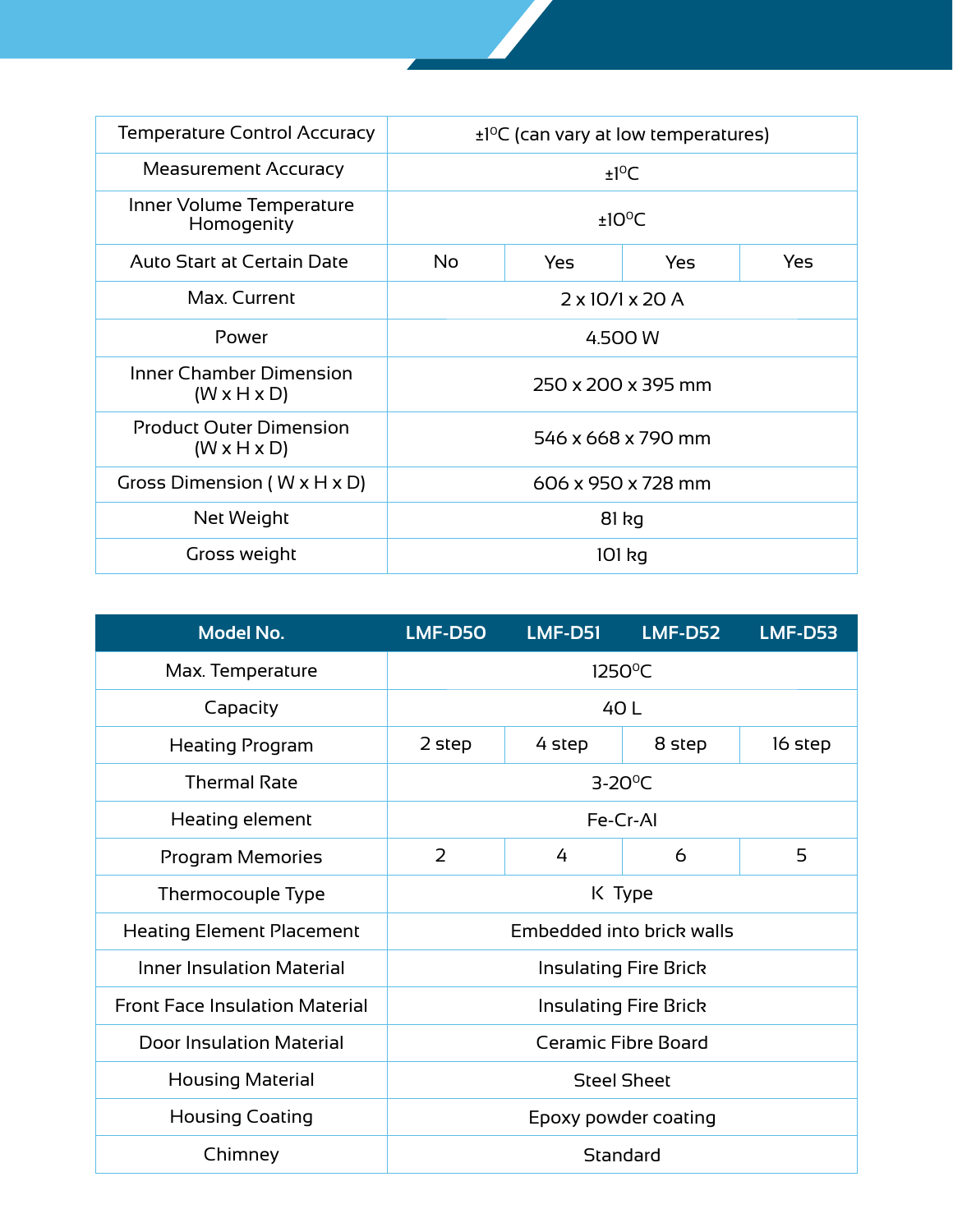| <b>Heating Element Protection</b>                         | None                                                  |     |               |  |  |
|-----------------------------------------------------------|-------------------------------------------------------|-----|---------------|--|--|
| Lockable Door Handle                                      | Sidewards                                             |     |               |  |  |
| <b>Temperature Control Accuracy</b>                       | $\pm$ 1 <sup>o</sup> C (can vary at low temperatures) |     |               |  |  |
| <b>Measurement Accuracy</b>                               |                                                       |     | $±1^{\circ}C$ |  |  |
| Inner Volume Temperature<br>Homogenity                    | $±10^{\circ}$ C                                       |     |               |  |  |
| <b>Auto Start at Certain Date</b>                         | <b>No</b>                                             | Yes |               |  |  |
| Max. Current                                              | $3 \times 11$ A                                       |     |               |  |  |
| Power                                                     | 7.500 W                                               |     |               |  |  |
| <b>Inner Chamber Dimension</b><br>$(W \times H \times D)$ | 300 x 300 x 445 mm                                    |     |               |  |  |
| <b>Product Outer Dimension</b><br>$(W \times H \times D)$ | 630 x 785 x 840 mm                                    |     |               |  |  |
| Gross Dimension ( $W \times H \times D$ )                 | 690 x 1000 x 845 mm                                   |     |               |  |  |
| Net Weight                                                | 112 kg                                                |     |               |  |  |
| Gross weight                                              | 136 kg                                                |     |               |  |  |

| <b>Model No.</b>                      | LMF-D60                      | LMF-D61 | LMF-D62                   | <b>LMF-D63</b> |
|---------------------------------------|------------------------------|---------|---------------------------|----------------|
| Max. Temperature                      | $1250^{\circ}$ C             |         |                           |                |
| Capacity                              |                              |         | 60L                       |                |
| <b>Heating Program</b>                | 2 step                       | 4 step  | 8 step                    | 16 step        |
| <b>Thermal Rate</b>                   | $3-20^{\circ}$ C             |         |                           |                |
| Heating element                       | Fe-Cr-Al                     |         |                           |                |
| Program Memories                      | 2                            | 4       | 6                         | 5              |
| Thermocouple Type                     |                              |         | K Type                    |                |
| <b>Heating Element Placement</b>      |                              |         | Embedded into brick walls |                |
| <b>Inner Insulation Material</b>      | <b>Insulating Fire Brick</b> |         |                           |                |
| <b>Front Face Insulation Material</b> | <b>Insulating Fire Brick</b> |         |                           |                |
| <b>Door Insulation Material</b>       | <b>Ceramic Fibre Board</b>   |         |                           |                |
| <b>Housing Material</b>               | <b>Steel Sheet</b>           |         |                           |                |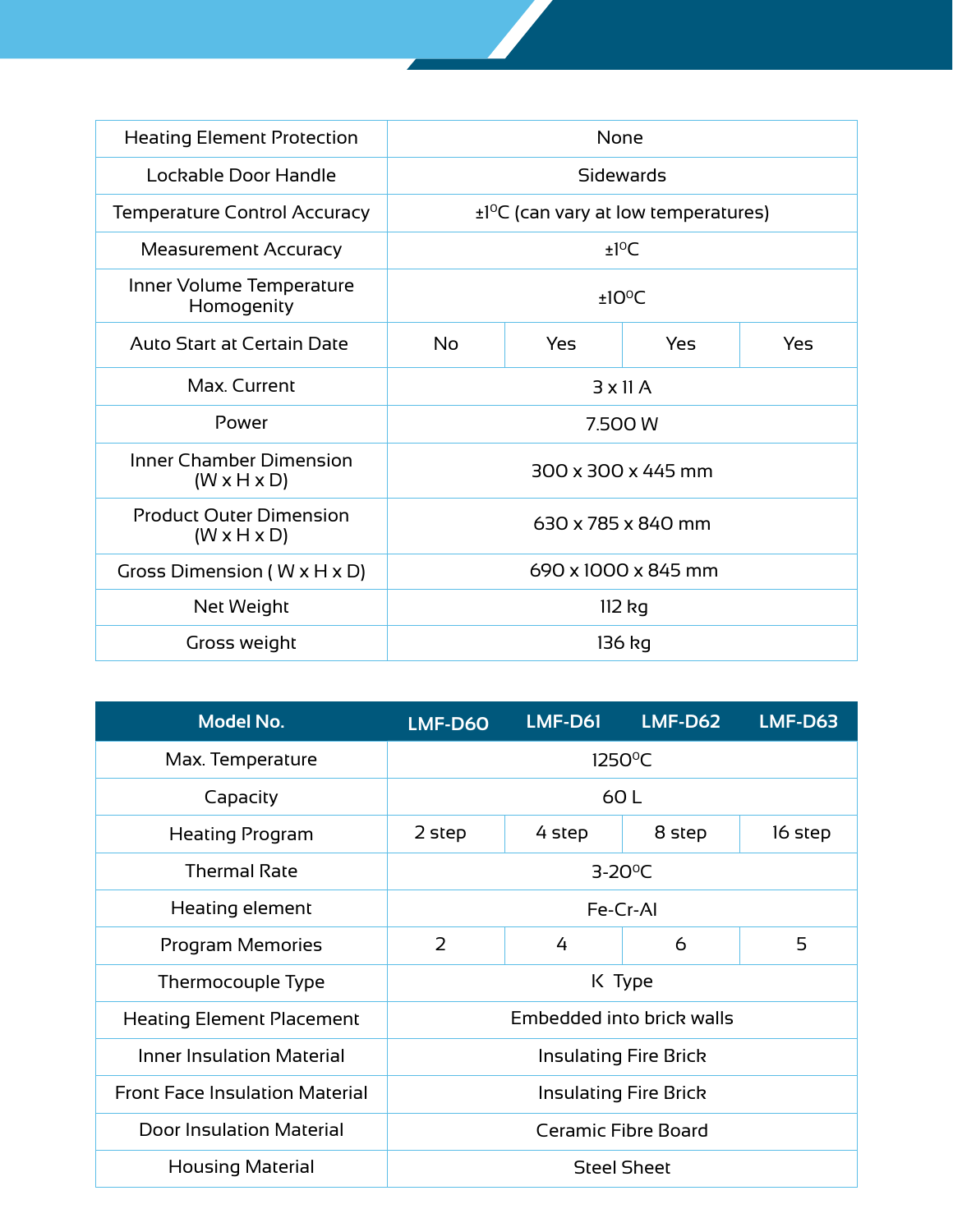| <b>Housing Coating</b>                                    | Epoxy powder coating           |                                                       |                 |  |  |
|-----------------------------------------------------------|--------------------------------|-------------------------------------------------------|-----------------|--|--|
| Chimney                                                   | Standard                       |                                                       |                 |  |  |
| <b>Heating Element Protection</b>                         | None                           |                                                       |                 |  |  |
| Lockable Door Handle                                      |                                |                                                       | Sidewards       |  |  |
| <b>Temperature Control Accuracy</b>                       |                                | $\pm$ 1 <sup>o</sup> C (can vary at low temperatures) |                 |  |  |
| <b>Measurement Accuracy</b>                               | $±1^{\circ}$ C                 |                                                       |                 |  |  |
| Inner Volume Temperature<br>Homogenity                    | ±10°C                          |                                                       |                 |  |  |
| <b>Auto Start at Certain Date</b>                         | <b>No</b><br>Yes<br>Yes<br>Yes |                                                       |                 |  |  |
| Max. Current                                              |                                |                                                       | $3 \times 15$ A |  |  |
| Power                                                     |                                |                                                       | 10.200 W        |  |  |
| <b>Inner Chamber Dimension</b><br>$(W \times H \times D)$ | 400 x 300 x 495 mm             |                                                       |                 |  |  |
| <b>Product Outer Dimension</b><br>$(W \times H \times D)$ | 730 x 785 x 890 mm             |                                                       |                 |  |  |
| Gross Dimension ( $W \times H \times D$ )                 | 790 x 1050 x 845 mm            |                                                       |                 |  |  |
| Net Weight                                                | 133 kg                         |                                                       |                 |  |  |
| Gross weight                                              |                                |                                                       | 160 kg          |  |  |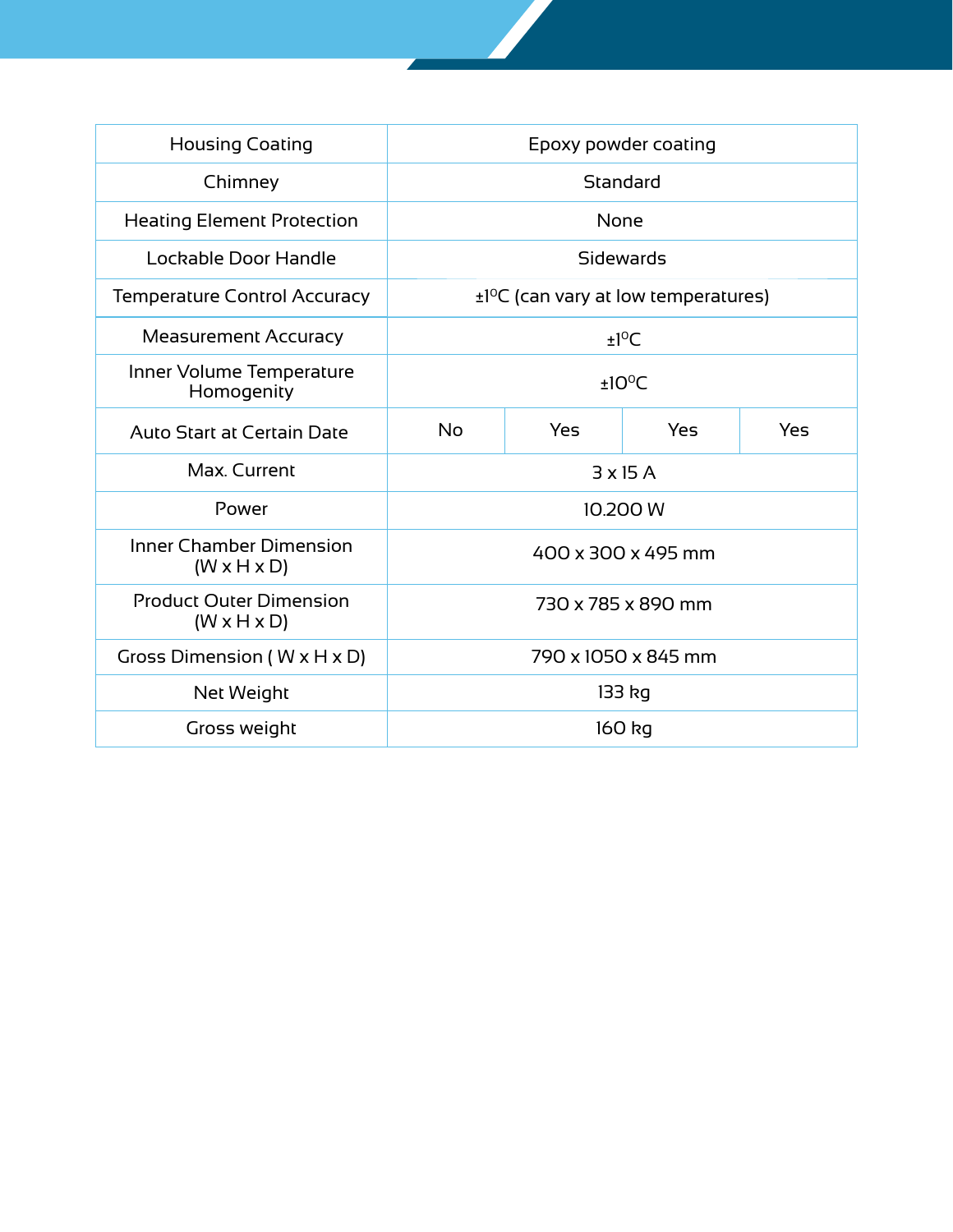| <b>Model No.</b>                                          | LMF-D70                                               | <b>LMF-D71</b> | <b>LMF-D72</b> | <b>LMF-D73</b> |
|-----------------------------------------------------------|-------------------------------------------------------|----------------|----------------|----------------|
| Max. Temperature                                          | 1250 <sup>°</sup> C                                   |                |                |                |
| Capacity                                                  | 100L                                                  |                |                |                |
| <b>Heating Program</b>                                    | 2 step                                                | 4 step         | 8 step         | 16 step        |
| <b>Thermal Rate</b>                                       | $3-20$ <sup>o</sup> C                                 |                |                |                |
| Heating element                                           | Fe-Cr-Al                                              |                |                |                |
| Program Memories                                          | $\overline{2}$                                        | 4              | 6              | 5              |
| Thermocouple Type                                         | K Type                                                |                |                |                |
| <b>Heating Element Placement</b>                          | Embedded into brick walls                             |                |                |                |
| <b>Inner Insulation Material</b>                          | <b>Insulating Fire Brick</b>                          |                |                |                |
| <b>Front Face Insulation Material</b>                     | <b>Insulating Fire Brick</b>                          |                |                |                |
| <b>Door Insulation Material</b>                           | <b>Ceramic Fibre Board</b>                            |                |                |                |
| <b>Housing Material</b>                                   | <b>Steel Sheet</b>                                    |                |                |                |
| <b>Housing Coating</b>                                    | Epoxy powder coating                                  |                |                |                |
| Chimney                                                   | Standard                                              |                |                |                |
| <b>Heating Element Protection</b>                         | None                                                  |                |                |                |
| Lockable Door Handle                                      | Sidewards                                             |                |                |                |
| <b>Temperature Control Accuracy</b>                       | $\pm$ 1 <sup>o</sup> C (can vary at low temperatures) |                |                |                |
| <b>Measurement Accuracy</b>                               | $±1^{\circ}C$                                         |                |                |                |
| Inner Volume Temperature<br>Homogenity                    | $±10^{\circ}$ C                                       |                |                |                |
| <b>Auto Start at Certain Date</b>                         | No                                                    | <b>Yes</b>     | Yes            | <b>Yes</b>     |
| Max. Current                                              | $3 \times 21$ A                                       |                |                |                |
| Power                                                     | 14.000 W                                              |                |                |                |
| <b>Inner Chamber Dimension</b><br>$(W \times H \times D)$ | 460 x 365 x 595 mm                                    |                |                |                |
| <b>Product Outer Dimension</b><br>$(W \times H \times D)$ | 756 x 833 x 990 mm                                    |                |                |                |
| Gross Dimension ( $W \times H \times D$ )                 | 816 x 1150 x 893 mm                                   |                |                |                |
| Net Weight                                                | 160 kg                                                |                |                |                |
| Gross weight                                              | 190 kg                                                |                |                |                |